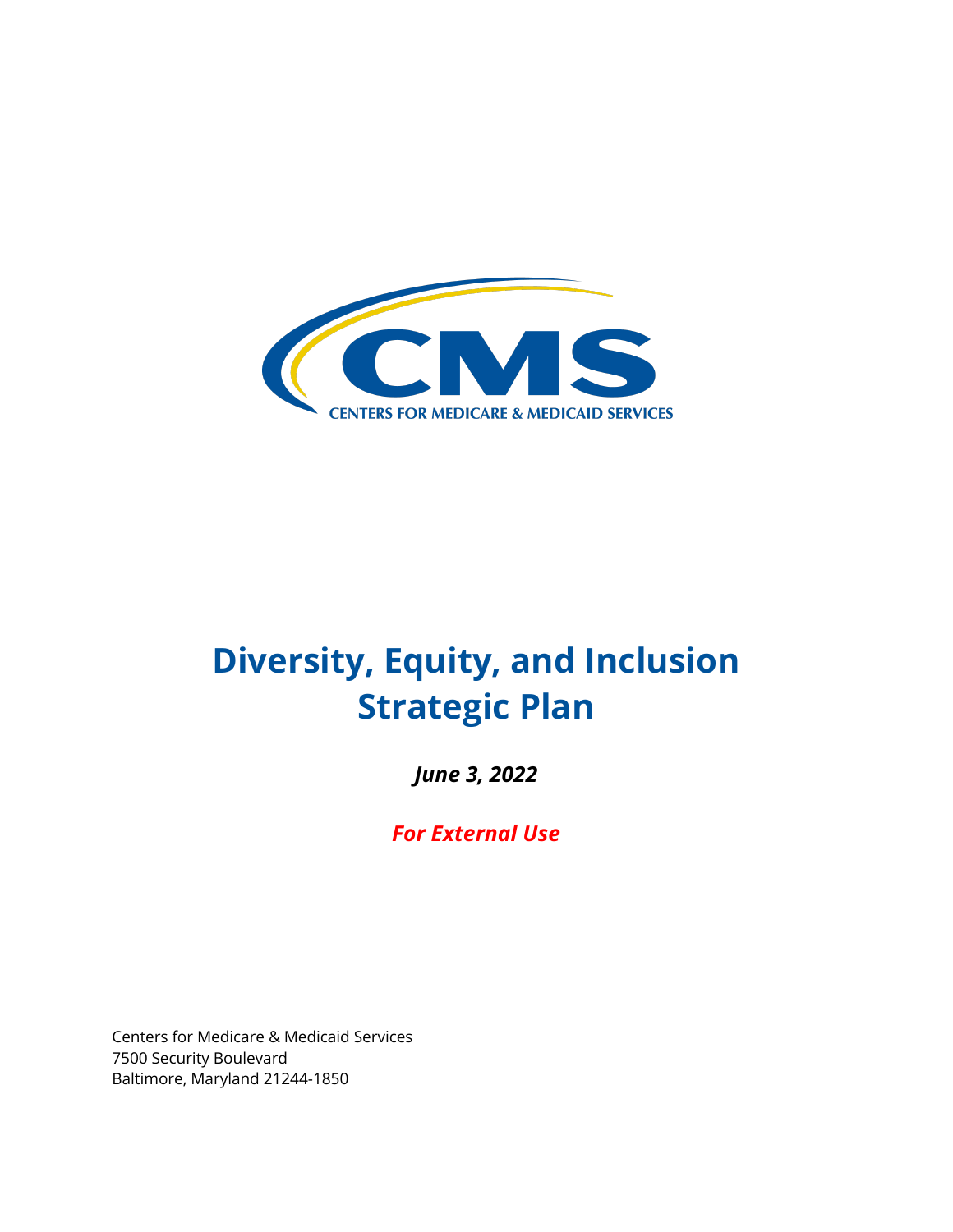

# **Executive Summary**

 The mission of the Centers for Medicare & Medicaid Services (CMS) is to serve the public as a trusted partner and steward, dedicated to advancing health equity, expanding coverage, and our employees as they work to fulfill this mission, we must ensure that they are able to achieve their highest level of job satisfaction, and that we address inconsistencies in their experiences at CMS, as well as in equitable access to opportunities. improving health outcomes. CMS' employees are at the core of this mission, and in order to support

 This Diversity, Equity, and Inclusion (DEI) Strategic Plan, the first-ever for CMS, enhances current DEI initiatives and provides a more comprehensive and strategic focus on DEI to enable our areas identified within a 2021 current state assessment and the 2019 Federal Employee Viewpoint Survey (FEVS). These goals are ambitious and will take time to achieve, but CMS is committed to this charge because the success of this Strategic Plan is integral to the success of the Agency's mission. organization to establish a more inclusive and equitable culture. The Strategic Plan outlines the specific goals and initiatives we believe will help us achieve our DEI vision and address key priority

 CMS leadership believes in the value of building and sustaining a diverse workforce at all levels of the Agency. Even more importantly, establishing a culture that promotes inclusivity, collaboration, and fairness is critical to ensuring that everyone, regardless of their identities and perspectives, feels a sense of belonging at CMS. The Office of Equal Opportunity and Civil Rights, in partnership with the Office of Human Capital and the Office of the Administrator, is leading this effort. However, we cannot succeed without involvement across every facet of CMS. It is therefore critical that CMS continues to engage with staff across every office, level, and location to realize our vision of becoming a fully inclusive organization.

# **CMS' DEI Vision**

CMS aspires to create:

- a culture that values and recognizes our employees' unique identities and perspectives, which further our mission and enhance our culture;
- an environment that provides all employees with equitable access to opportunities for growth and development; and
- a workforce that reflects the communities we serve.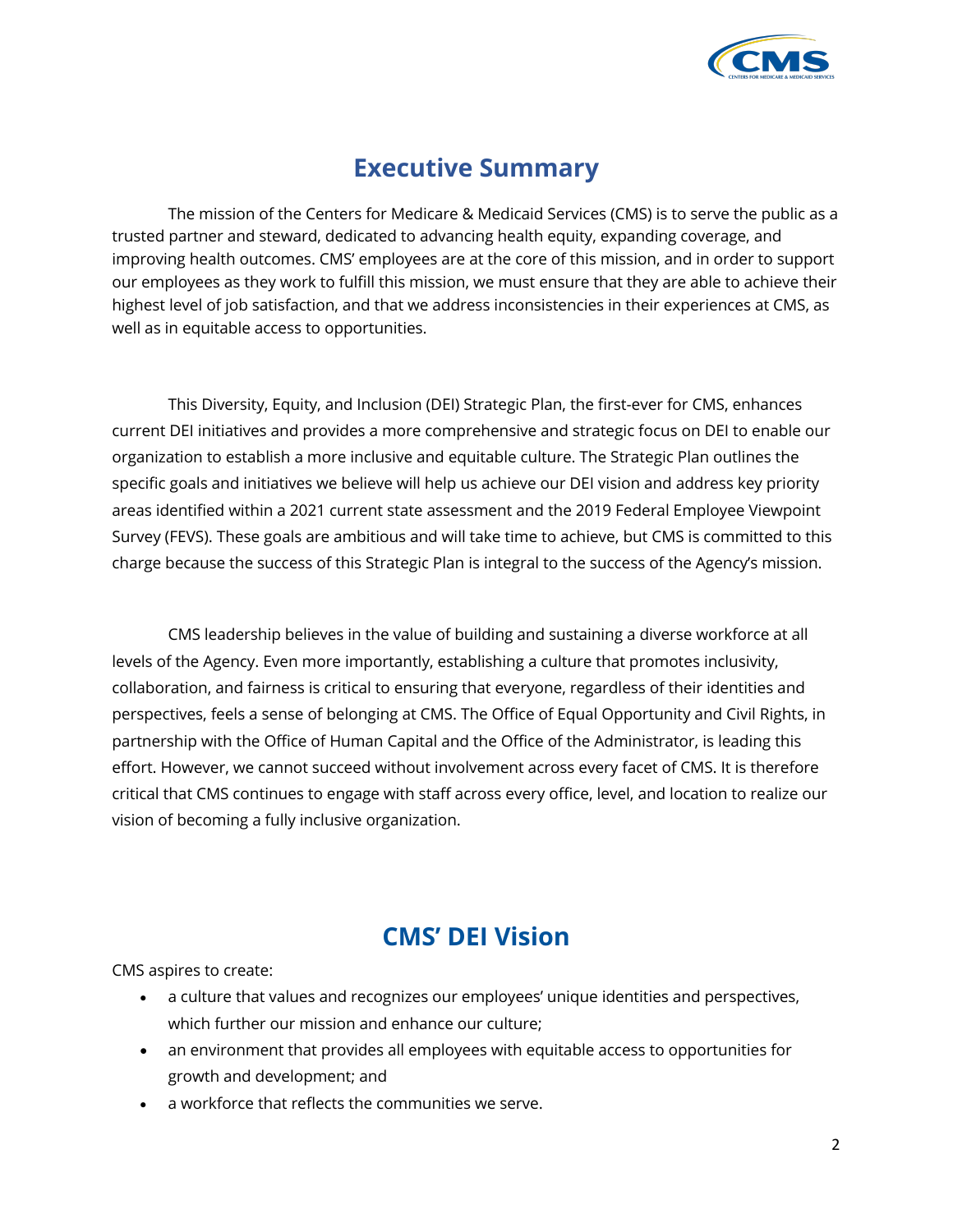

# **CMS' DEI Goals**

To realize CMS' DEI Vision, we aim to accomplish the following strategic goals:

- 1. Invest in DEI Infrastructure
- 2. Embed Inclusion into the CMS Culture
- 3. Build DEI into Talent Processes
- 4. Transform CMS' DEI Analytics Capability
- 5. Equip Every Leader to be a DEI Champion

#### *Goal 1: Invest in DEI Infrastructure*

 CMS has foundational DEI infrastructures in place, such as our Employee Resource Groups (ERG), to drive DEI efforts. However, we must invest more time and resources into DEI than we have in the past to achieve our DEI Vision. We will do this through the following priority areas:

- **1.1 Further define DEI for CMS**
- **1.2 Mature the DEI operating model**
- **1.3 Ensure an inclusive workplace for all employees**

#### *Goal 2: Embed Inclusion into the CMS Culture*

 We want every employee to experience an inclusive culture, where they feel empowered to express professional opinions based on their individual identities and experiences. We will accomplish this through the following priority areas:

- **2.1 Build and reinforce DEI awareness across CMS**
- **2.2 Provide safe spaces for dialogue**
- **2.3 Implement a comprehensive DEI Learning and Development Strategy and Curriculum**

## *Goal 3: Build DEI into Talent Processes*

 CMS recognizes that more focus needs to be put on recruiting from diverse populations who have been historically underrepresented at CMS. Equally important, we must mitigate potential bias in talent acquisition, as well as management processes and policies, so that everyone has equitable access to opportunities to develop and grow during their time at CMS. We will accomplish this through the following priority areas:

- **3.1 Implement customized recruiting plans for underrepresented groups**
- **3.2 Mitigate bias and enhance equity in talent processes and policies**